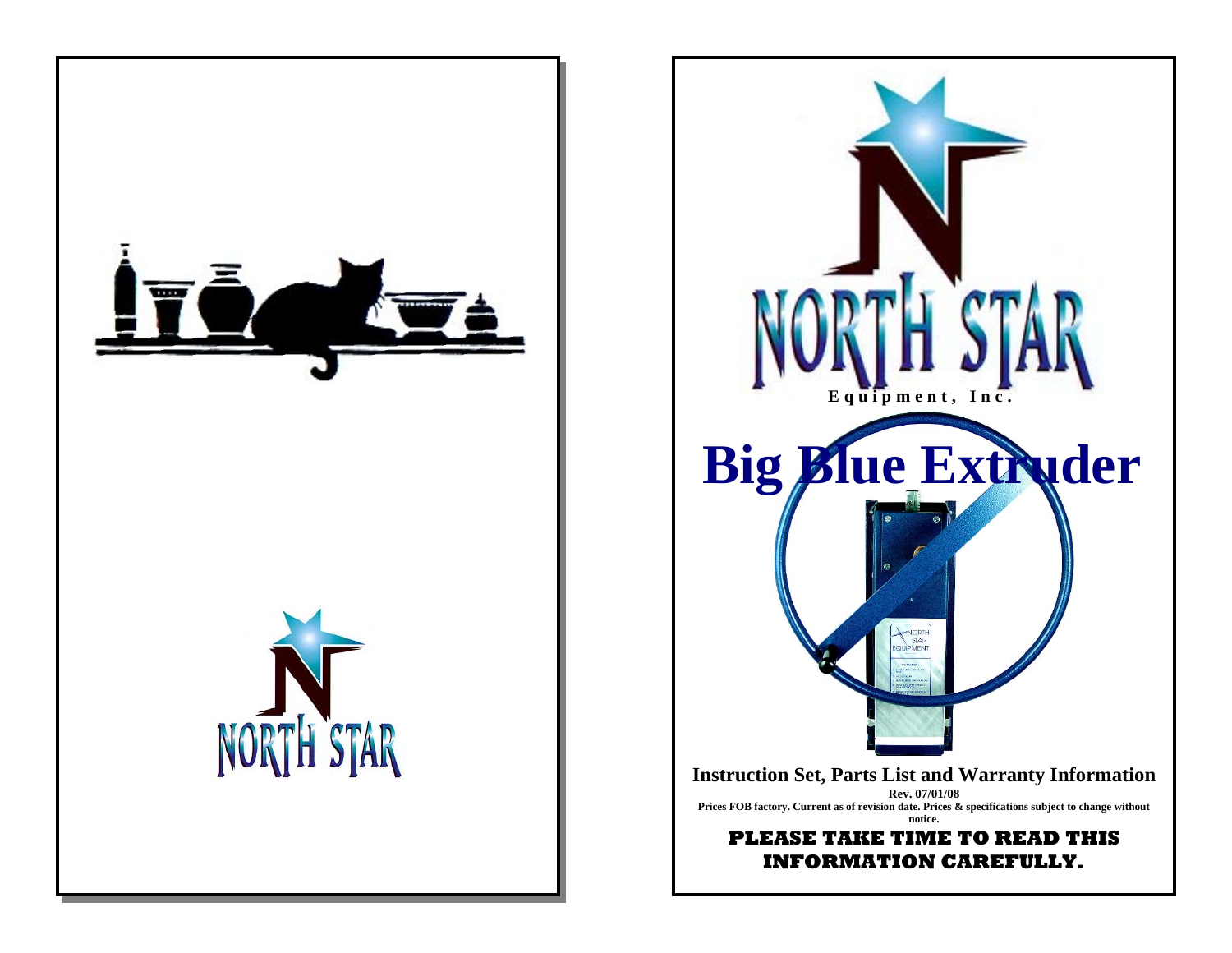### **Thank you for buying the Big Blue Extruder**

**and welcome to a whole new dimension of extruding! You can do things with this extruder that you can't do with any other. Moreover, everything you do on it will be easier and safer.** 

**The only tool required during normal operation is a single hex key (for the die retaining screws) which is included. All the usual sources of headaches, such as filling, cleaning and changing dies, are done in comfort at your workbench. Most important of all, there are no long, heavy bars to fall on your head or your feet, no post-and-shackle arrangements to slip and cause a disastrous fall, no air compressors or hydraulic pumps with the hazards that accompany them.** 

### **First Things First**

**You should have received two cartons. Please make it your first order of business to check the contents and notify North Star immediately if anything is missing.** 

**Carton #1 should contain, in addition to this instruction booklet, the following items:** 

 **1. Extruder with hollow die & center brace mounted** 

 **2. Hardware package containing:** 

 **5/16" hex key** 

 **four lag screws and two washers for mounting** 

 **3. Set of two more hollow dies and one blank.** 

**Carton #2 contains only the WagonWheel handle.** 

**Everything present and accounted for? Go on to "Mounting the Extruder."** 

**Problem? Turn to "Replacement and Repair Parts Policy" on page 7 or "How To Obtain Service" on page 8.** 

♦**Brush away all excess clay and clay dust.** 

♦**Spray the inside of the barrel with a light coat of WD-40® or a similar silicone-based lubricant. (This will help dry the barrel, prevent pitting and also make clay much easier to extrude next time.)** 

♦**Clean die and die brace thoroughly.** 

♦**Once every month or so, apply a light coating of any available grease to the shaft under the WagonWheel.** 

### **About Quick Release Pins**

**Never use the extruder without all quick release pins in place. All are important but, of the three, the one that goes through the die retainer and backplate is most urgent. There is a backup method of stopping the barrel in place, but if it should fail the die, die retainer, barrel and clay could fall to the floor and injure you. If the barrel is properly put together and the pin is properly inserted this is not possible.** 

**Note that the lower pin can be inserted from the back (which makes it more out of the way) or the front (which is probably more convenient}. NOTICE, HOWEVER, THAT IF THE PIN IS INSERTED FROM THE BACK EXTRA CARE MUST ALWAYS BE USED NOT TO DISLODGE IT ACCIDENTALLY WHILE EXTRUDING OR CUTTING.**

**While this tool can give even very young children experiences that have heretofore been denied them, it is strongly recommended that young children not be permitted to use the extruder without adult supervision.** 

**The absolute minimum level of supervision would be making sure the quick release pins are in place, that hands are kept out of the way and the WagonWheel is not spun at high speed.** 

**2**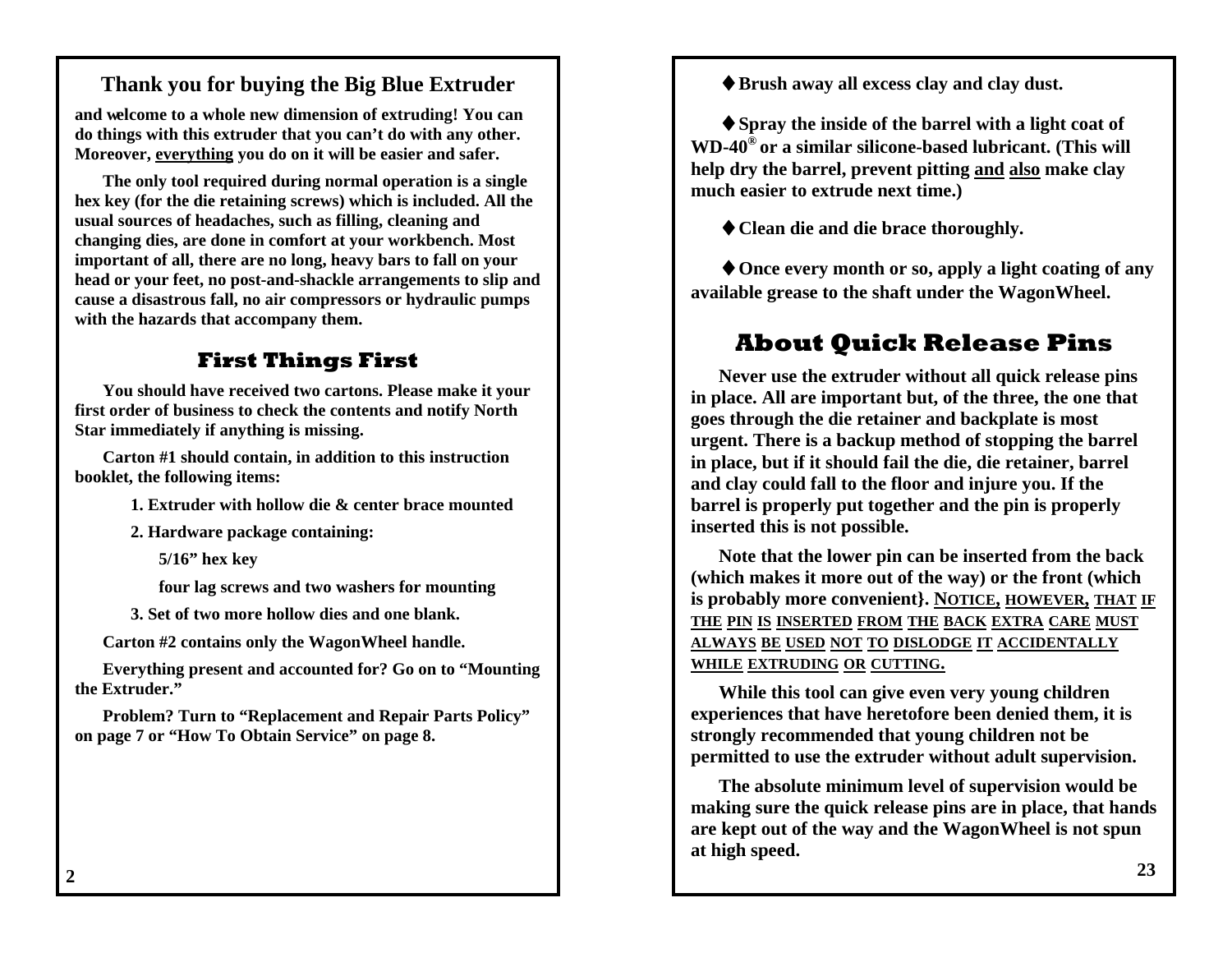### **ROUTINE MAINTENANCE**

**(BEFORE EVERY USE)** 

**Looking from the top down inside the housing you will see the barrel stop at the top center of the the back plate. This part must pivot freely to help prevent the barrel from missing the catch groove and falling to the floor, possibly causing injury to the operator. Check it before every use. If it does not swing freely, the reason is most likely clay dust compacted around it or the mounting pin that holds it in place. Remove the barrel assembly and force it back and forth several times with your hand. If it still does not swing freely, remove the barrel stop and the bolt on which it pivots, clean and lubricate both parts, then reassemble.** 

**Make sure all three Quick Release Pins (one holds the WagonWheel Handle, one secures the die retainer to the backplate and one secures the foot to the rack) are secure. The ring end must be inserted all the way and the ball on the other end must be visible.** 

### Never use the extruder unless all Quick Release Pins are firmly in place!

**Doing so could allow either the WagonWheel or the barrel to fall to the floor, possibly resulting in injury to the operator.** 

### **ROUTINE MAINTENANCE**

**(AFTER EVERY USE)** 

♦**All clay should be removed from the barrel. The aluminum barrel will not rust, of course, but wet clay in time will cause it to pit and discolor.** 

### **Before you begin,**

### **Some Really Important Stuff**

**1. NEVER, NEVER, NEVER use the extruder unless all quick release pins are in place. These are the pins that secure the WagonWheel, the barrel assembly and the foot of the ram.** 

**2. Always, always, always: Before removing the barrel, move the ram up as high as it will go. If there is clay remaining in the machine when you start up, you may encounter stiff resistance until the vacuum breaks.** 

**3. Never tighten down hard on the die retainer screws (these are the two bolts that hold the die and die retainer in place).** *Make them good and snug and no more.* **These screws go into aluminum threads which must not be stripped out.** 

**4. If you need or want to make the extruding process much easier, spray the inside of the barrel and the top of the die with WD-40® (or any similar silicone-based lubricant or mold release) after each use and before loading clay. It helps much more than you might think.** 

**5. For a number of reasons the barrel of this extruder is made of aluminum, which is fairly soft. With any extruder, dies can sometimes be difficult to remove, particularly if the barrel is partly full of clay. DO NOT SUCCUMB TO THE TEMPTATION TO HAMMER ON THE BARREL OR PRY AGAINST IT WITH A HARD TOOL SUCH AS A SCREWDRIVER. Dies have two extra wide sides to provide some surface to aid in removing them.** 

**6. Don't spin the WagonWheel. Move the ram deliberately and stop when resistance is encountered.** 

**7. In these instructions "up," "down," "top" and "bottom" are used as if the extruder is mounted on a wall and in use, even though that may not be the case.** 

**8. Inspect your extruder before each use. DO NOT USE it if any part is broken or appears worn and likely to break.** 

**9. If you have a question or need technical assistance, call North Star directly. Contact information is in this booklet.**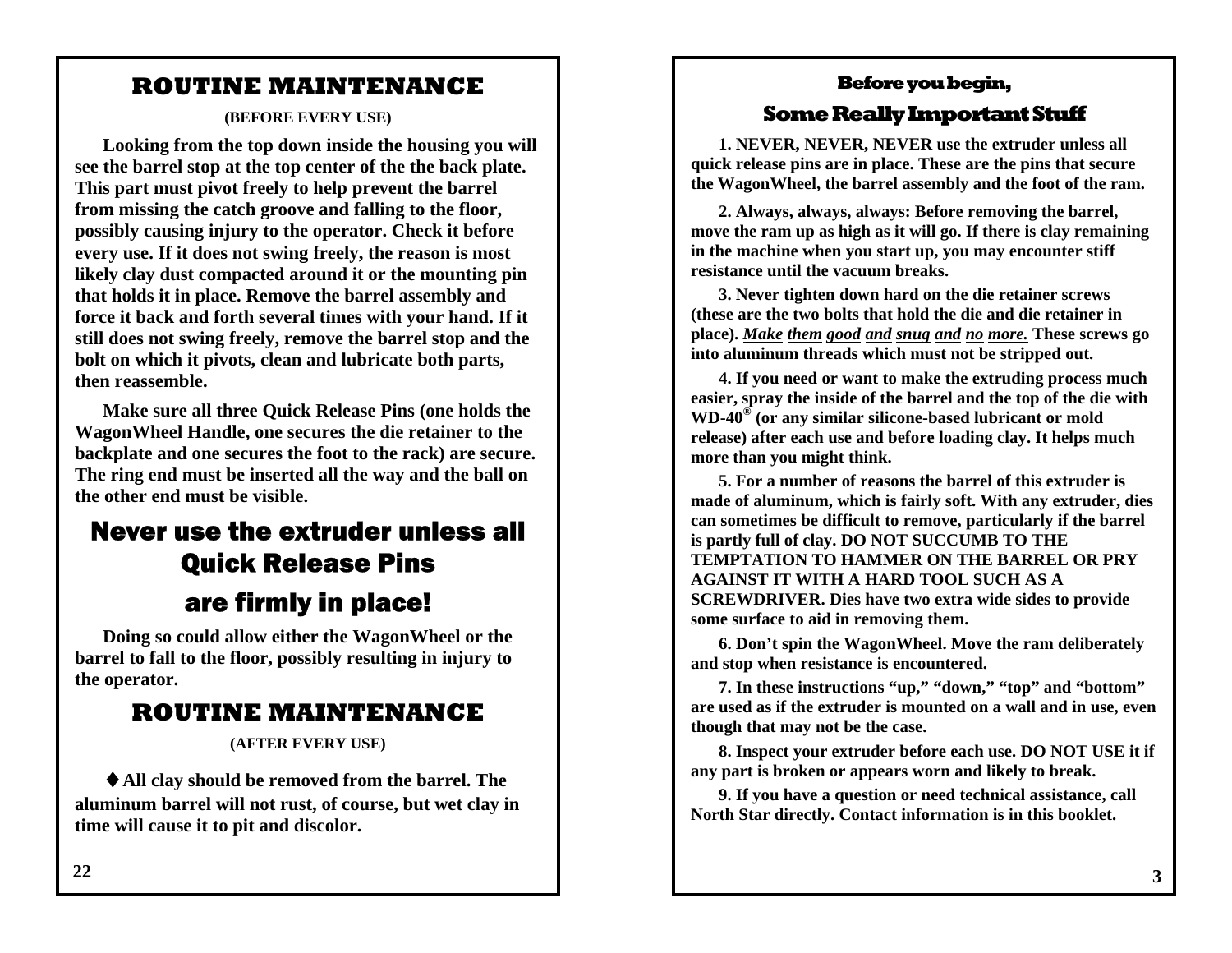### **Mounting the Extruder**

**Remove the extruder from the plywood shipping base and install the WagonWheel.** 

**The WagonWheel has a quick release pin attached to it by a short lanyard. Slide the WagonWheel over the shaft at the front of the extruder, line up the holes, then push the quick release pin through them.** 

**Before you begin mounting the extruder body, remove the barrel, die and die retainer as a unit. Raise the ram up as far as it will go. Remove the lower quick release pin (under the die). Then lift the barrel toward the top of the extruder (about ½"), pull the bottom out half an inch or so, then slide the whole thing down and out. This extruder** 

**was designed to be mounted to a wall. The die should be about waist high or slightly higher. If several people are going to be using it, go by the shortest person.** 

**Before mounting, also remove the WagonWheel.** 

**When you have a solid wall, use a 1/8" drill to make two pilot holes level with each other where you want to top of the extruder <sup>7</sup>7/16" apart. (See diagram at top of next page.) Drive two mounting lag screws most of the way in them and hang the extruder on them. Start the other screws through the bottom holes, then tighten** 



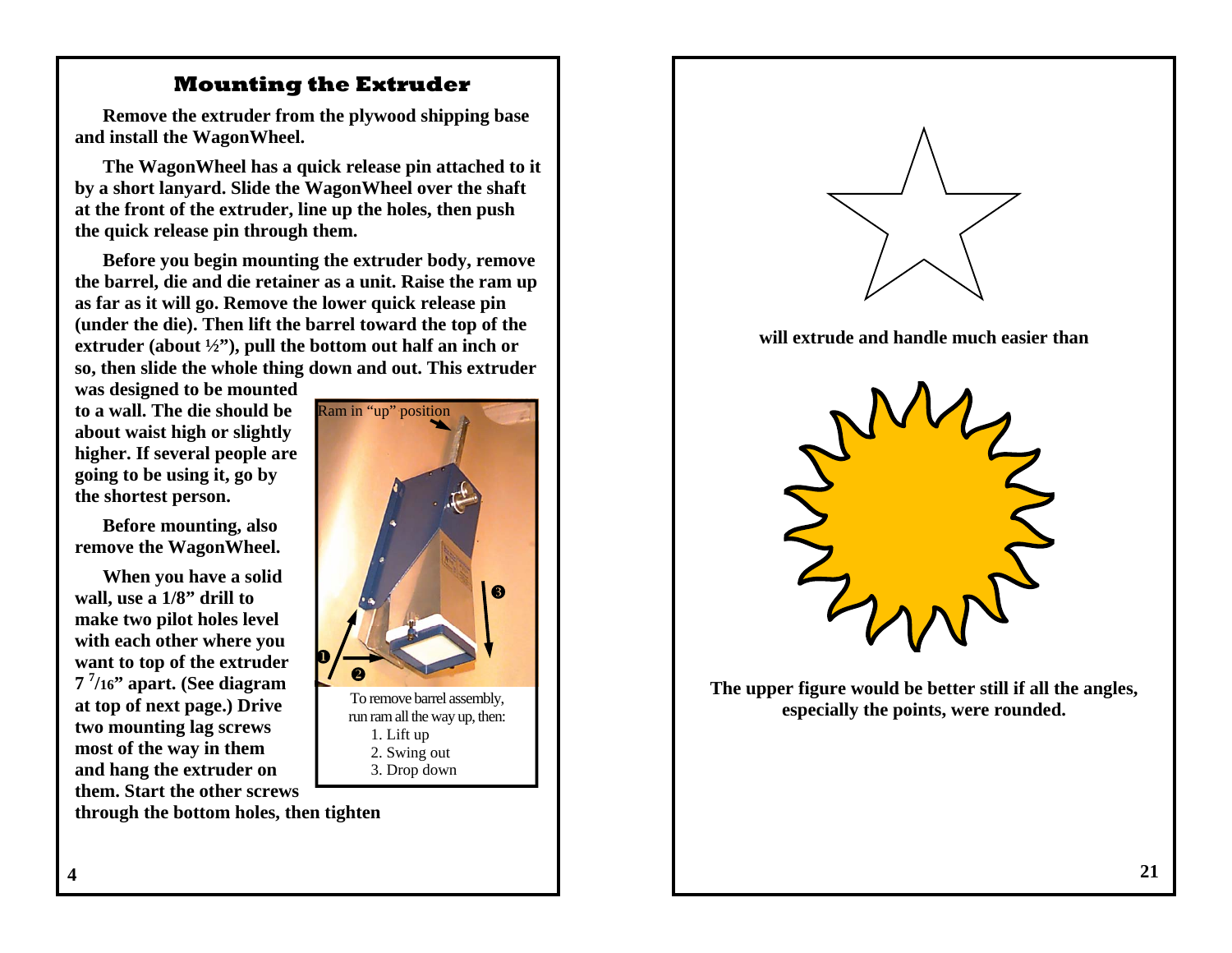**the clay curving as it begins to ext. The walls should be as smooth as possible to avoid marking or even tearing the clay as it comes through. Usually the exit side (bottom) of the die needs no further treatment. Often it is helpful to make a 45º bevel around the opening at the top. If such a bevel is made, its depth should not be more than half the thickness of the die.** 



**When planning the shape you are going to extrude, there are several rules you should remember but don't be afraid to experiment with breaking them, either.** 

**1. Rounded corners, especially rounded inside corners, extrude more easily and smoothly than square ones.** 

**2. Avoid very sharp angles.** 

**3. Avoid long, thin, unsupported sides or flanges.** 

**4. Allow as much space as possible between similar parts. For example,** 

**all the mounting screws.Use washers only on the two bottom screws.** 

**If you are mounting over 2 x 4 studs, here is one way to do it: Locate two adjacent studs. Measure the distance between them. (16" is common, but they could be 18" or even 24".) Cut a piece of 3/4" plywood with one dimension 24". The other dimension should be about 6" more than the distance between your studs. Center this piece over the studs with the 24" being the vertical dimension. Mount it with heavy wood screws or lag screws. Be** 



**very sure to get your fasteners right into the centers of the studs. Then mount the extruder to the plywood as above.** 

**If you are mounting on concrete or concrete block the job will be a little more difficult, but your local hardware store will have a selection of concrete anchors, expanding anchors, etc., as well as (usually) advice about what to use and how to do it.** 

**N O MATTER WHAT YOU ARE MOUNTING TO, THE FASTENERS YOU USE MUST BE CAPABLE OF SUPPORTING A COMBINED WEIGHT OF AT LEAST 300 POUNDS.**

### **The WagonWheel**

**The WagonWheel may be left in place all the time. When loading clay or changing dies, slide the barrel out and around the side. To remove it at any time, simply pull the pin and slide the handle off the shaft.** 

**Also see the note on page 8 regarding the grasp handle.**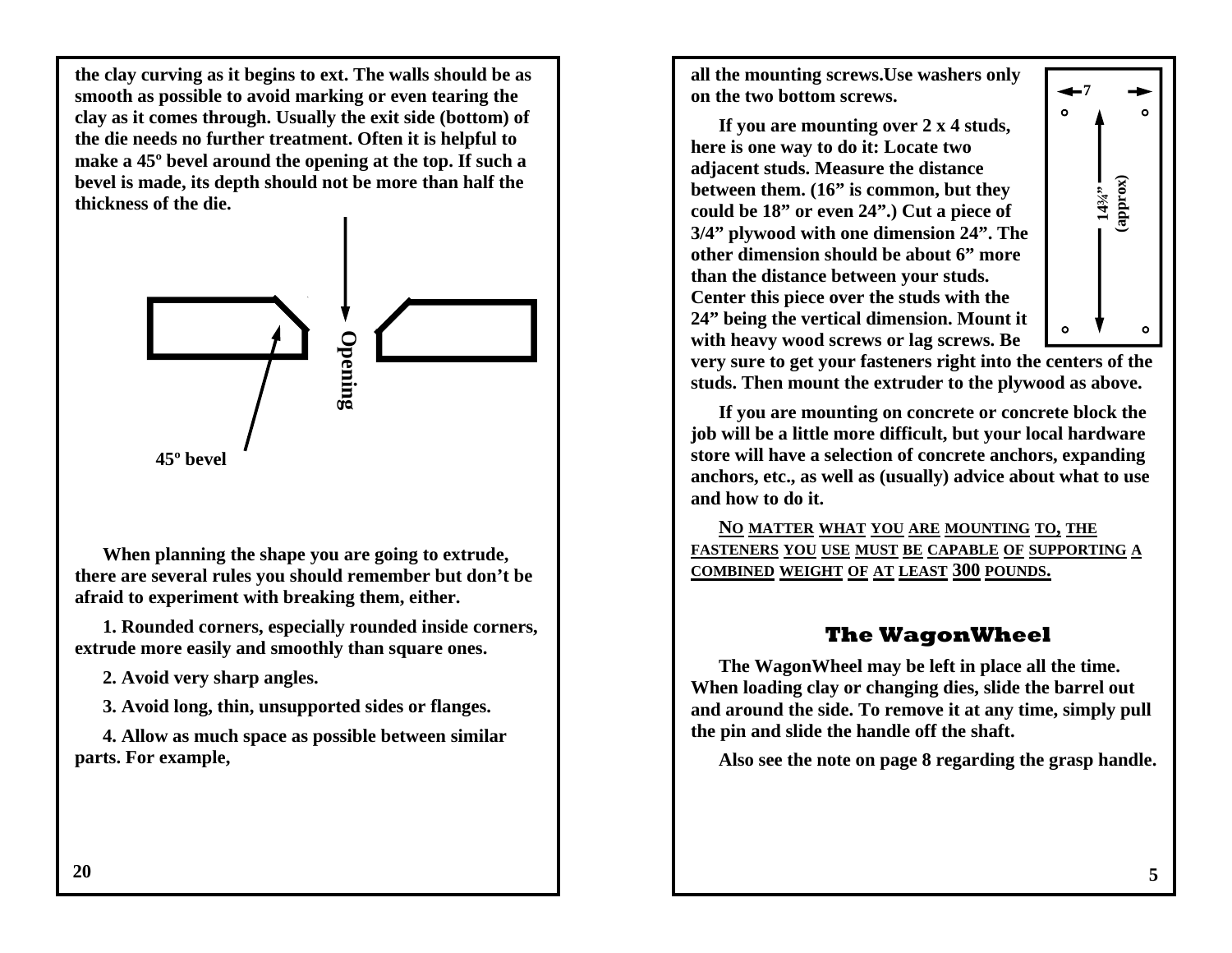### **Hollow Dies & The Center Brace**

**Hollow dies are as straightforward as we can make them. The two screws at the ends of the center brace simply drop into the two holes at the ends of the slot in the top of the die. The center screw goes through the hole in the center part of the die and the center brace seats in the slot all the way across the top of the die. Put nuts on these screws from the bottom. Washers are not necessary.** 

**Please note that all screw holes will be tight in the beginning. The screw threads will, after a few uses, wear the holes to a good fit.** 

**The center brace is not used in dies that make a solid extrusion.** 

### **Blank Dies**

**With the extruder you have received one blank for making your own die. Blanks can be shaped with all woodworking tools such as drills, saws, files, rasps, etc. (Do not use a Dremel or similar tool. These turn too fast and will simply melt the material rather than cutting it.) Most potters will limit themselves to making one-piece dies. Dimensions for hollow, or two-piece, dies are much more critical. They are far more difficult to make and usually require special equipment.** 

### **Custom Dies**

**North Star Equipment will cut custom dies, both hollow and solid, for a very reasonable charge. All that is required is a completely dimensioned full-size drawing of the extrusion desired. Allow five working days turnaround. Contact North Star directly using the phone and/or fax numbers given elsewhere in this booklet.**

### **Clay Considerations**

**For the most part, clay that will throw well on the wheel will extrude well.** 

**Ideally it will be well aged, very plastic and without air pockets.** 

**Obviously, more grain, in the form of larger grog, sand, and other irreducible particles, will wear dies and limit the detail that can be extruded. Pockets of trapped air will cause ripples, holes, and tears in the extrusion. Clay that is harder than throwing consistency will cause unneeded wear on both you and the extruder and extrusions from very soft clay will slump, deform, and generally be next to impossible to handle.** 

### **Making Your Own Dies**

**You have received one blank die for this extruder and more blanks are readily available from your dealer or North Star Equipment. Blanks always have a small divot in the middle of the top side to mark the center of the extrusion area.** 

**One-piece (solid) dies are generally easy to make. Dies are made of a plastic material that is very long-lasting and does not stain or discolor clay. In addition, it is easy to work with tools most potters have available. Nearly any tool that will work wood will also work this plastic. It can be drilled, cut with nearly any type of hand saw, filed, rasped or sanded.** 

**Experimentation will teach more about making dies that all the writing in the world, but there are a few rules that apply.** 

**Generally, the side walls of openings should be absolutely vertical. This will minimize (but not eliminate)**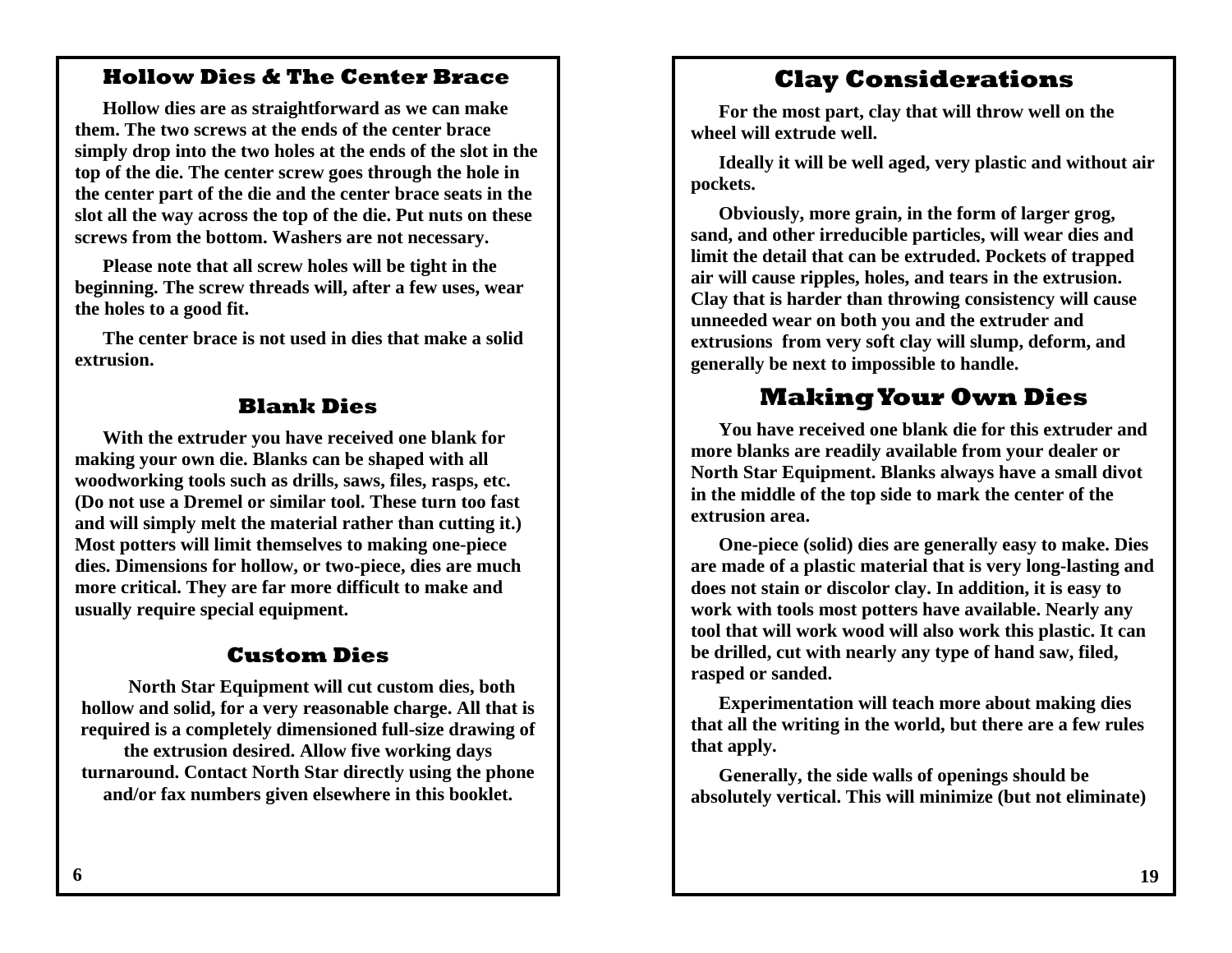### **Mounting Dies**

### **Using The Extruder**

### **Horizontally**

**Most commercial and industrial extruders work in the horizontal plane. For certain extrusions that you may do, this unusual (to potters) way of extruding may make sense.** 

**Particularly when the shape being made is complex, contains fine detail or must be controlled as it comes from the die it may help to have the machine laying down rather than on a wall. The design of this extruder makes it easy.** 

**Lay it on a table or workbench, being sure to leave plenty of room for the clay. Fasten it firmly in place with lag screws or wood screws. Now, construct or improvise a long, narrow platform which is ¼" or less lower than the bottom of the extrusion. The smoother and more slippery the top of this platform is, the better it will work when you run clay out on it.** 

**If the part you are making is very long or delicate, put a couple of layers of newspaper or waxed paper on the platform to allow the clay to slide along as it exits the extruder.** 

**It is often very helpful to have several top boards for this platform. Simply use them as ware boards. Put one board and the extruded clay aside to work on later, put another board in place and keep extruding.** 

### **Caution**

**Remember that all safety precautions still apply when you are using the extruder horizontally. The machine must be held firmly in place and all the quick release pins used. Never compromise your safety!** 

**Your extruder came with one of the hollow dies mounted in place as it would be if you were going to use that one just so you can see how it's mounted. There is nothing tricky about dies or mounting. The process was intended to be as transparent and instinctive as possible.**

**Please note, however, that there is a specific top and bottom to both dies and the die retainer. The top of a hollow die contains a single narrow slot from one corner to the opposite corner. All dies, hollow and solid, have a shallow shoulder around the upper side which matches the inside of the barrel. When you mount the die, you will feel a very positive movement as it drops into the correct position. The two circular indentations in opposing edges are to give clearance to the die retaining screws.** 

**Look at the die retainer closely. You will see that the lugs the mounting screws go through are closer to one edge than the other. THAT CLOSER EDGE IS THE TOP. If installed upside down, the barrel will not sit flat on your table.** 

### **Loading Die and Clay**

**THE RAM MUST BE ALL THE WAY UP. Remove the lower quick release pin. Remove the barrel unit and stand the barrel on end on your workbench with the die up. Use the hex key ("allen wrench") that came with the extruder to remove the two bolts holding the die and die retainer to the barrel. Set the bolts and die retainer aside and remove the die.** 

**Choose the die you are going to use, make sure the center brace is securely mounted (if it is a hollow die) and drop it in place. The center brace must be up - inside the barrel. Replace the die retainer and die retainer screws.**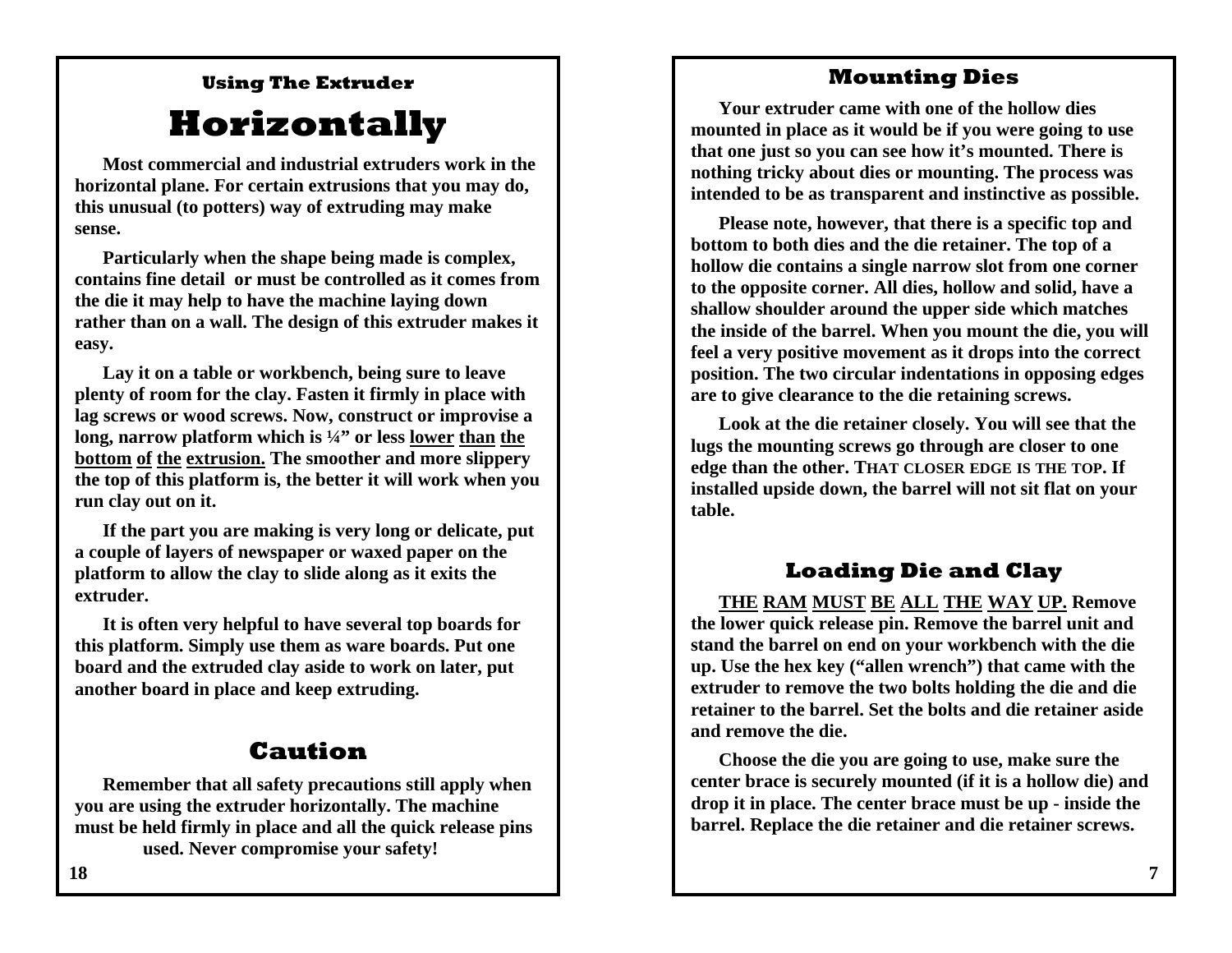**Tighten them just until they are snug. REMEMBER THAT THESE SCREWS ARE GOING INTO ALUMINUM THREADS. DO NOT OVERTIGHTENTHEM.** 

**Turn the barrel over so the open end is up. (If it doesn't sit flat, the die retainer is on upside down.) If you wish, you can load a full 25 pound pug by just slamming it on a wedging table or other flat surface a couple of times to make it a bit slimmer. Drop it into the barrel, making sure the clay is no higher than the top of the barrel.** 

### **Mounting the Barrel**

**Mounting the loaded barrel and die is simplicity itself and exactly the reverse of the way you removed it. With the ram all the way up, simply slide the top of the barrel into the housing and up an inch or so. Then push back on the bottom to let the die retainer drop into the lip of the catch plate. Now engage the lower quick release pin. D O NOT GO ON UNTIL IT IS IN PLACE!**

### **Grasp Handle**

**Near one end of the cross member of the WagonWheel there is a small hole. This is to hold the grasp handle if you choose to use it. Put a nylon washer on the threaded stud of the grasp handle, push it through the mounting hole, put on another washer and then the nut. Tightening this nut can be a bit tricky. Pull it down until the grasp handle does not wobble but is still loose enough that it turns with your hand. (We strongly suggest that if young children are using the extruder the grasp handle not be used.)** 

# A Few other Notes, Tricks & Tips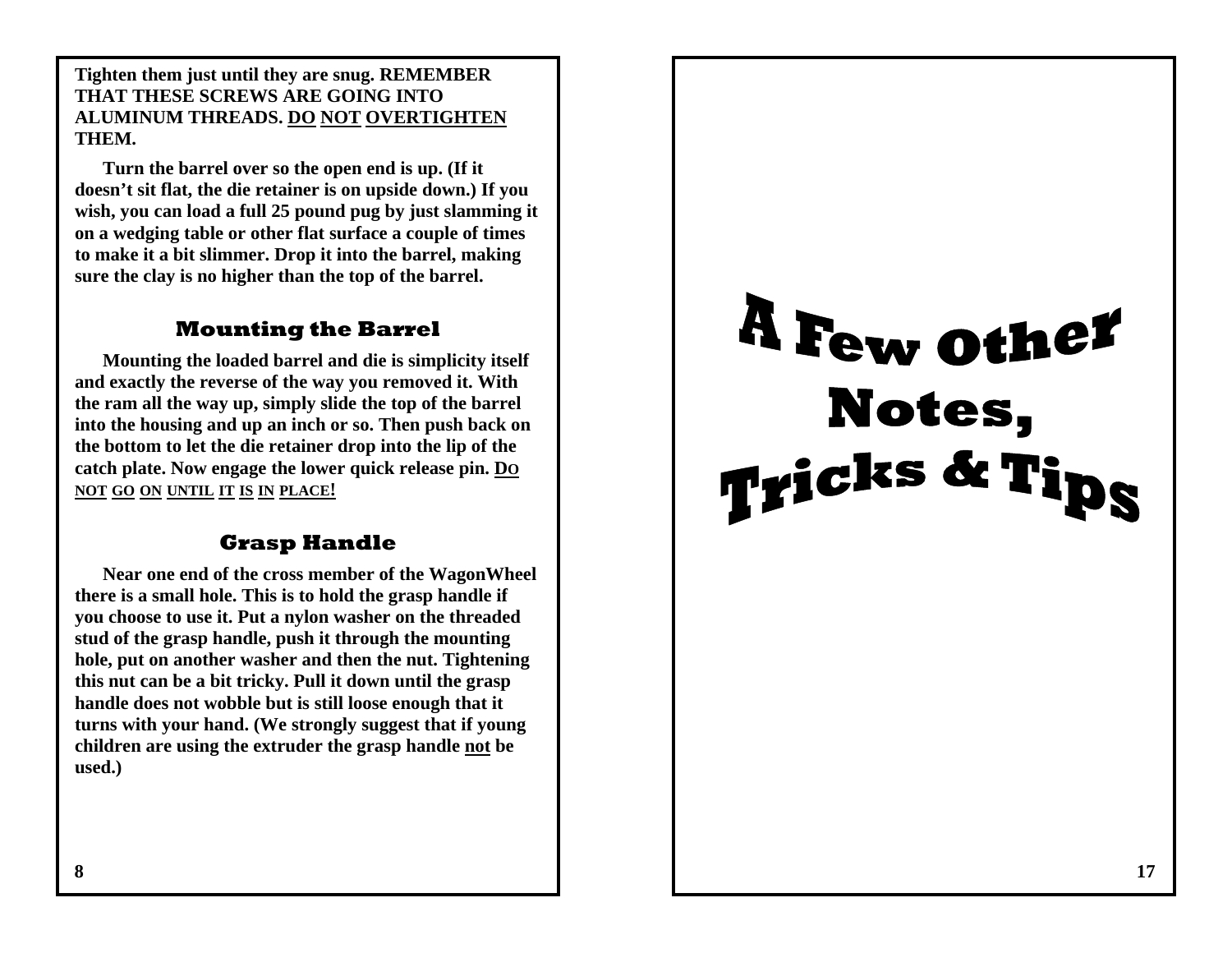## Notes *Never use or permit this*

## *extruder to be used unless all three quick release pins are firmly in place.*

**For now, the quick release pin holding the foot to the rack will seldom be touched except to check it. The reason for having it at all is less than clear and has generated some comment. The reason, however is this: the gears on this extruder are very powerful, able to generate several tons of pressure. It is our intention to put that to work in some other ways in the near future.** 

**For a detail of the lower (barrel) quick release pin, see the following sketch. This one, above all, must be in place when the extruder is in use.**



### **Warranty Information**

**This extruder is warranted against defects in materials and workmanship for a period of one year from date of purchase. This warranty extends to the original purchaser only.** 

**INCIDENTAL AND CONSEQUENTIAL DAMAGE OR LOSS: North Star has no control over the way this equipment is used and therefore assumes no liability whatsoever for any loss or damages arising from the use of this extruder.** 

**REPAIR GUARANTEE: The Warranty (Purchase Record) Form must be completed online at www.NorthStarEquipment.com within 30 days of receipt of product. If repair is needed, contact North Star directly, even if you purchased it from your local dealer. If the warranty registration is on file, repair parts and instructions will be promptly furnished without charge. If it is necessary for a machine to come back to the factory for repairs (seldom needed), you must pack it and prepay inbound shipping. (United Parcel Service is usually most economical from within the U.S. and Canada.) It will be repaired, rebuilt or replaced at our option and returned freight prepaid at North Star's expense.** 

**RETURN PRIVILEGE: Any guaranteed North Star product (not custom items) may within 10 days of receipt be returned for full refund less shipping charges if it is unsatisfactory in any way,** *provided it is complete with all parts and documentation, in new condition and in original packing.* **No reason need be given. Should you wish to exercise this option, simply repack the item carefully in its original carton and return it to the dealer from whom you bought it. Every dealer is authorized to refund your purchase price in full. If you bought it directly from the factory, a return authorization number (RAN) must be**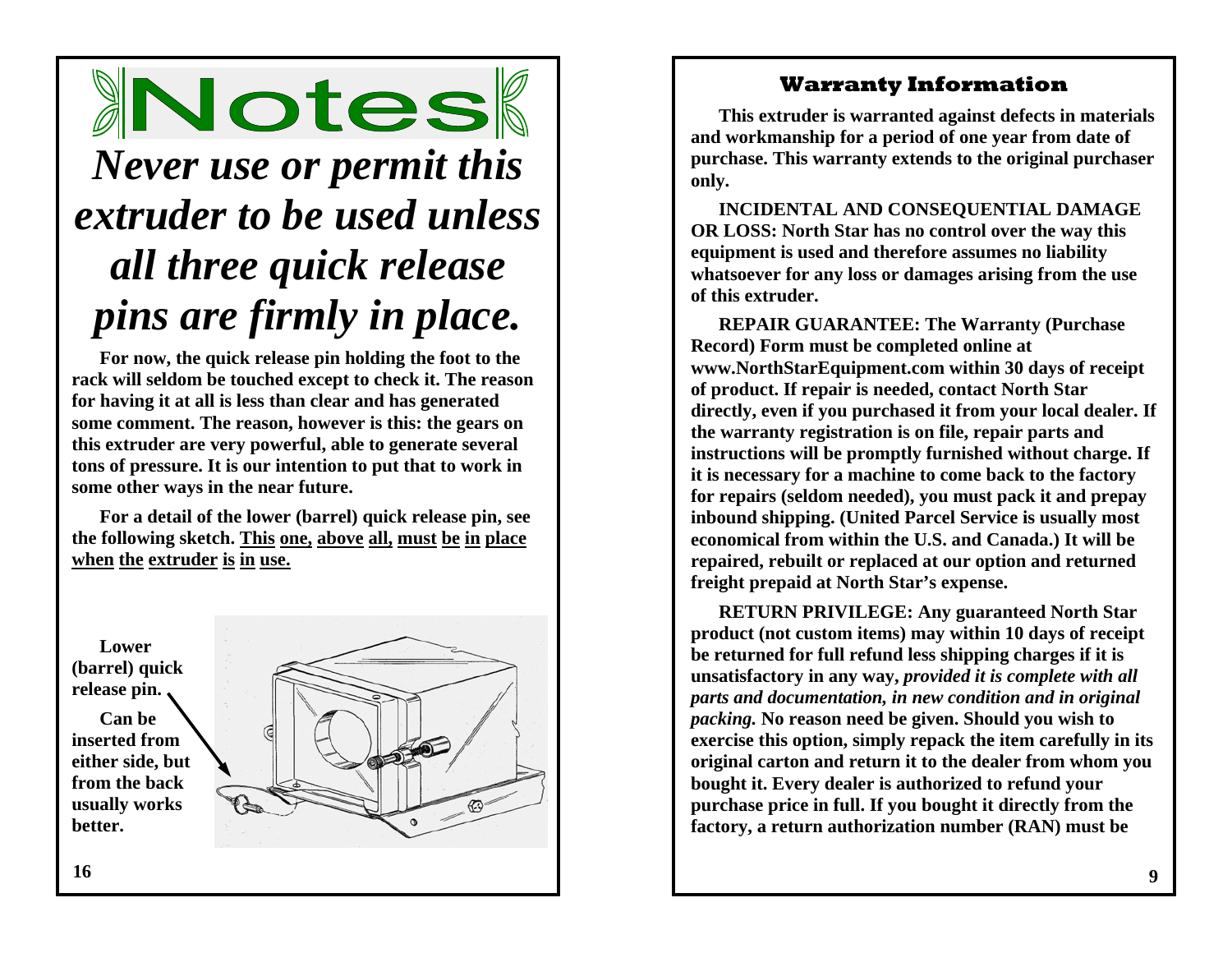**obtained from North Star and you must prepay return shipping. Note that repair warranties extend only to the equipment and related metal parts. Dies, etc., are not warranted beyond arrival in good condition.** 

**REPLACEMENT AND REPAIR PARTS POLICY: If any parts are needed, they will be sent by Priority Mail within two working days at North Star's expense. If parts are needed more quickly by some other method of shipment you must prepay the cost of shipping only with a major credit card.** 

### **OBTAINING FACTORY REPAIRS**

**No merchandise can be accepted at the factory unless it has an RAN (return authorization number) marked prominently on the outside of each carton. Merchandise without an RAN must be be refused.** 

**Should a return be necessary, which is almost never the case, contact the factory for the shipping address, shipping instructions and RAN. From any point within the United States this Extruder can be shipped to the factory by UPS for less than \$25.00.** 

### **The factory mailing address is:**

**North Star Equipment, Inc.** 

**P.O. Box 189** 

**Cheney, WA 99004 USA** 

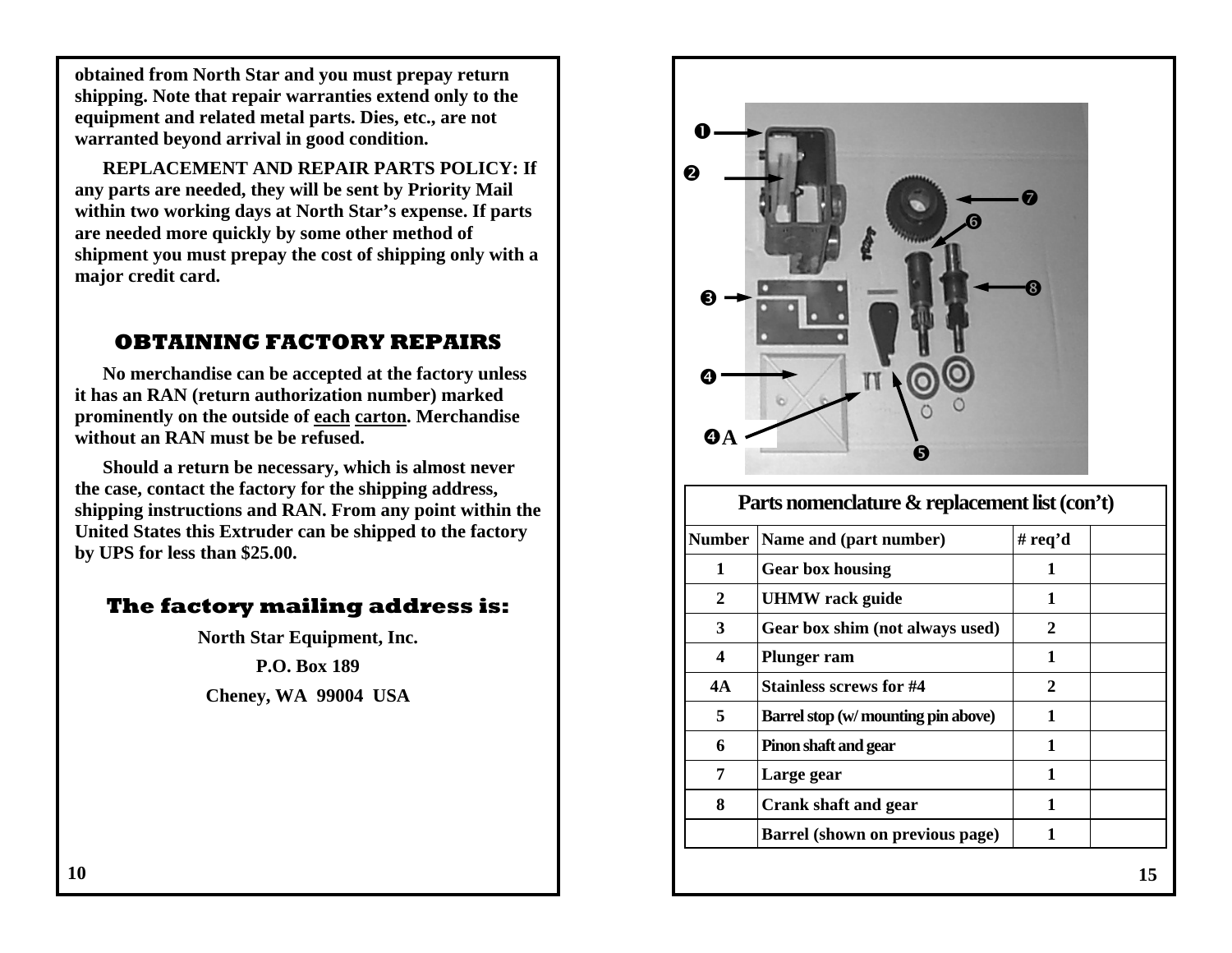

### **HOW TO OBTAIN SERVICE FOR ANY NORTH STAR PRODUCT**

**If the warranty form is on file and the and you are the original purchaser, contact the factory by telephone or fax. If calling, be prepared to describe the part or problem in detail. It may be helpful if you have a telephone at the machine.** 

### **If you live in North America**

**(Continental United States, Alaska, Hawaii, Puerto Rico, U.S. Virgin Islands, all of Canada)** 

**The factory toll-free telephone number is (800) 231- 7896. North Star's offices are open from 8:00 to 5:00 PST Monday through Friday except major holidays. The tollfree fax number is (800) 447-3293. The fax number is answered 24 hours a day every day of the year.** 

### **From outside North America**

**The factory telephone is (509) 235-9200 and the fax number is (509) 235-9203. See the paragraph above for hours. Remember to add the country code for the United States and be sure to give us full information about the problem. We will also need your name, address, telephone number and, if you have one, your fax number.**